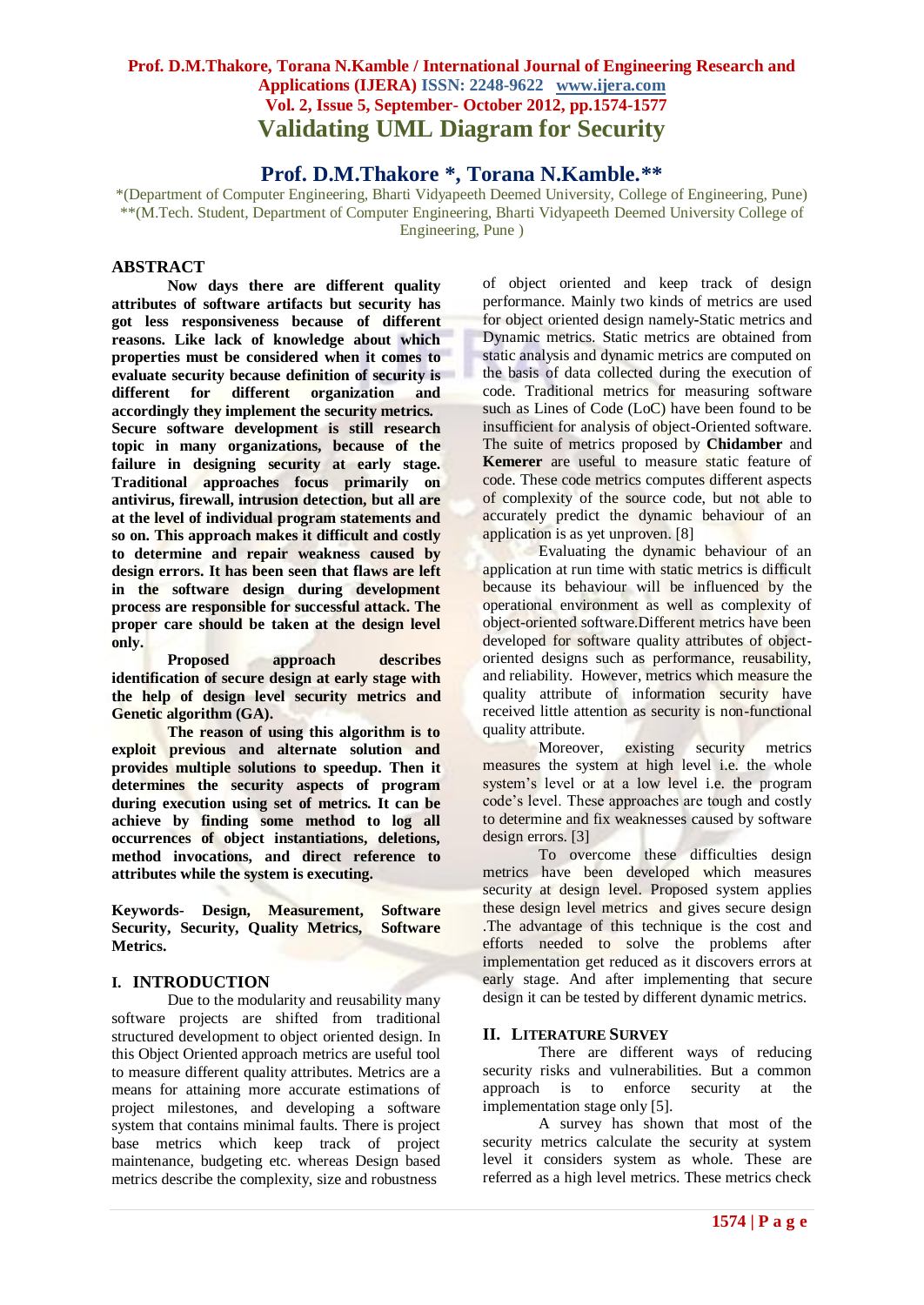#### **Prof. D.M.Thakore, Torana N.Kamble / International Journal of Engineering Research and Applications (IJERA) ISSN: 2248-9622 www.ijera.com Vol. 2, Issue 5, September- October 2012, pp.1574-1577**

out not only software but also many other aspects of the system.[2]

Several projects have inspected information flow through computer program code, by type analysis, data/control flow analysis, and different other ways of identifying and eliminating program code vulnerabilities.[10] There are number of security metrics that assess the security of a given program based on code inspections. However, their metrics require full system implementations to assess security which makes it impossible to fix problems at design time. [4] Instead, the most efficient approach is to enforce security at early phases of the software development lifecycle such as during the design phase. The **National Institute of Standards and Technology** stated that eliminating vulnerabilities in the design stage can cost 30 times less than fixing them at a later stage. One of the earliest studies in this area was the development of software security design principles, these principles are intended as guidance to help develop secure systems, mainly operating systems, and are not capable of quantifying the security levels of designs. Thus, there is a need for security metrics which objectively measure the security of a given program directly from its design artifacts. [6] Study conducted by B. Alshammari et al. [3] defined different security metrics to identify secure design among different design which are obtained after refactoring.

### **III. EXISTING TOOLS AND COMPARATIVE STUDY**

Following are the existing tools which measures quality of software based on defined metrics. Some of them can be applied at design level and some are at code level.[13]

**Classycle:**It analyses static class and package dependencies in java. It overcome limitation of JDepend i.e. it finds cyclic dependencies between classes and packages

**JDepend**: JDepend automatically measures quality of design by managing package dependency. It examines design and checks weather design shows specified quality or not during refactoring. But it has some limitations like Cyclic dependency detection, does not collect source code complexity metrics and it can't differs Java interfaces and Java abstract classes.

**JHAWK:** It is a stand-alone, Eclipse Plugin, command line version It useful to measure parameters like Cyclometric Complexity,NOP by computing loops and iterations existing in a program. Its disadvantage is Halstead metrics are not used for measuring the program. Limitation of this tool is it accepts only java code.

**ES2:** It is atool for collecting object oriented design metrics from C++ and Java Code.It is helpful for making quality management decisions in practices.

**Chidamber & Kemmerer Java Metrics:** It is an open source tool to access CK Object Oriented Design quality metric by processing the byte-code of compiled Java files. It is command line version and generates output in text format.

**QJ-Pro:** It is java review tool used to find the errors related with the language standards. It normally used during testing phase.

**VizzAnalyzer:** It is a quality analysis tool, reads software code and other design specifications as well as documentation and performs a number of quality analyses.

**Semmle:** Semmle is basically java testing tool used to enforce coding conventions by finding programming bug patterns, to compute software metrics. All these tasks can be formulated as queries in an object-oriented query language named QL.

**OOMeter:** This tool is useful for measuring each artifacts produced during software development life cycle, like requirements, specification, design model, source code, test specification**.**

Table I shows different existing tools with the different coupling metrics .There are design level tools as well as code level tools.

**Table I – Supported metrics in Existing Available Tools** 

| <b>Tools</b>            |             | <b>Metrics</b> |             |             |             |   |             |
|-------------------------|-------------|----------------|-------------|-------------|-------------|---|-------------|
|                         | $\mathbf C$ | W              | N           | $\bf{R}$    | $\mathbf C$ | D | D           |
|                         | B           | M              | $\mathbf 0$ | F           | O           | I | A           |
|                         | O           | C              | $\mathbf C$ | $\mathbf C$ | F           | Т | $\mathbf C$ |
| <b>Classycle</b>        |             |                |             |             |             | Y |             |
| <b>JDepend</b>          |             |                | Y           |             |             | Y |             |
| ES <sub>2</sub>         | Y           | Ÿ              | Y           |             |             |   |             |
| <b>Semmle</b>           |             |                | Y           | Y           | ---         | Y | ---         |
| <b>OOMeter</b>          | Y           |                | Y           |             |             | Y |             |
| <b>VizzAnaly</b><br>zer | Y           | Ÿ              | Y           | Y           |             | Y |             |
| <b>CKJ</b>              | Ÿ           | Y              | Y           | Y           |             | Y |             |

### **IV. COUPLING AND SOFTWARE SECURITY**

Coupling is the interaction between different software components. It is an internal software property whereas security is external. But many studies have been shown that coupling is closely associated with the Security of software. The reason behind this is when information passed among different components there is more probabilities that it is exposed. It makes sense to assume that coupling is important factor that affects security of software. Thus, proposed system aims to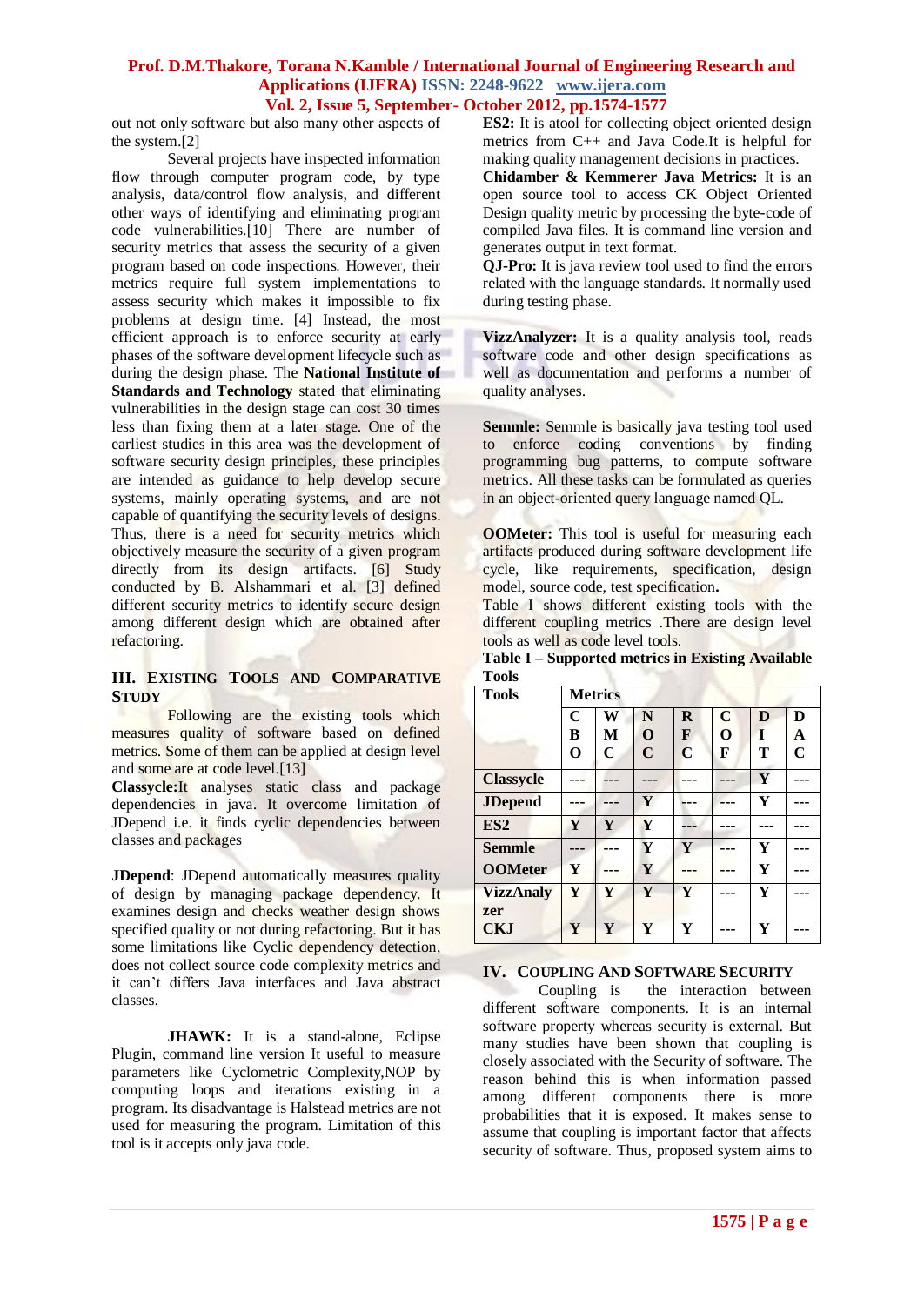### **Prof. D.M.Thakore, Torana N.Kamble / International Journal of Engineering Research and Applications (IJERA) ISSN: 2248-9622 www.ijera.com Vol. 2, Issue 5, September- October 2012, pp.1574-1577**

develop tool which device security metrics by taking into consideration this association.

#### **Supported Coupling Metrics:-**

Here are some of the coupling metrics that can be devised in proposed system[6]-

- 1. RFC (Response for a Class) is the number of the methods that can potentially be invoked in response to a public message received by an object of a particular class. If the number of methods that can be invoked from a class is high, it is more difficult and highly coupled to some methods.
- 2. WMC (Weighted Methods per Class) is defined as the weighted sum of all class's methods. It is a measure for the complexity of classes. More complex classes are more error-prone, harder to analyze and test. It is expected that complex classes have higher change rates because of bug fixing and refactoring activities.
- 3 CBO (Coupling Between Object Classes) is the number of classes that a class is coupled to. It is calculated by counting other classes whose attributes or methods are used by the given classes plus those that use the attributes or methods of the given class.If a class is highly coupled with other classes, changes in other classes can also cause changes in that class.
- 4 (DIT) Depth of Inheritance Tree: the maximum depth of the class in the inheritance tree. It measures the number of potential ancestor classes that can affect a class, *i.e.*, it measures inter-class coupling due to inheritance.
- 5 (NOC) Number Of Children: the number of immediate sub-classes of a class or the count of derived classes. If class *class A*  inherits class *classB*, then c*lass B* is the base class and class *A* is the derived class. In other words, class *A* is the children of class *class B*, and *class B* is the parent of class *class B*. NOC measures inheritance complexity.
- 6 COF(Coupling factor):Coupling factor measures the actual coupling among classes .Maximum coupling accursed when all classes are coupled with each other. But maximum coupling leads to complexity which is in tern leads to need of security.
- 7 DAC(Data Abstraction Coupling): This metric measures the number of instantiations of other classes within the given class. It is not caused due to inheritance or the object oriented paradigm. The higher the DAC, the more complex the data structure (classes) of the system

## **V. SYSTEM DESCRIPTION**

From above study it is clear that there are different tools to measure the quality of software at design level as well as code level. Each tool includes different set of metrics to measure different quality attributes. When user uses any tool at design level to validate the design with the help of included set of metrics then there is need to assess the implemented code with same set of metrics.

Proposed tool facilitate user to measure security by applying tool at design level as well as code with same set of metrics. In this it concerns only one feature of object oriented design which is highly associated with the security i.e. coupling. Proposed system is involves three modules, which

works in sequential manner. First module accepts UML diagram as a

input and applies Genetic algorithm on it. Here GA is used to obtain more than one design which fulfills different levels of fitness function. These alternate designs are of three levels of security i.e. High secure, medium secure, low secure.



GA is a search in which successor states are generated from two parent states. It starts with randomly generated population. It evolves through three phases selection, crossover and mutation. Finally best solution is chosen based on the optimization criteria. Each state is assessed by fitness function. Then different Security related coupling metrics are applied on all levels of secure design and stores result.

In second module code is implemented for highly secure or medium or low secure design .Then this implemented code get evaluated based on the security related same coupling metrics. Means it checks coupling aspect at code level to provide security.



**Module - 2**